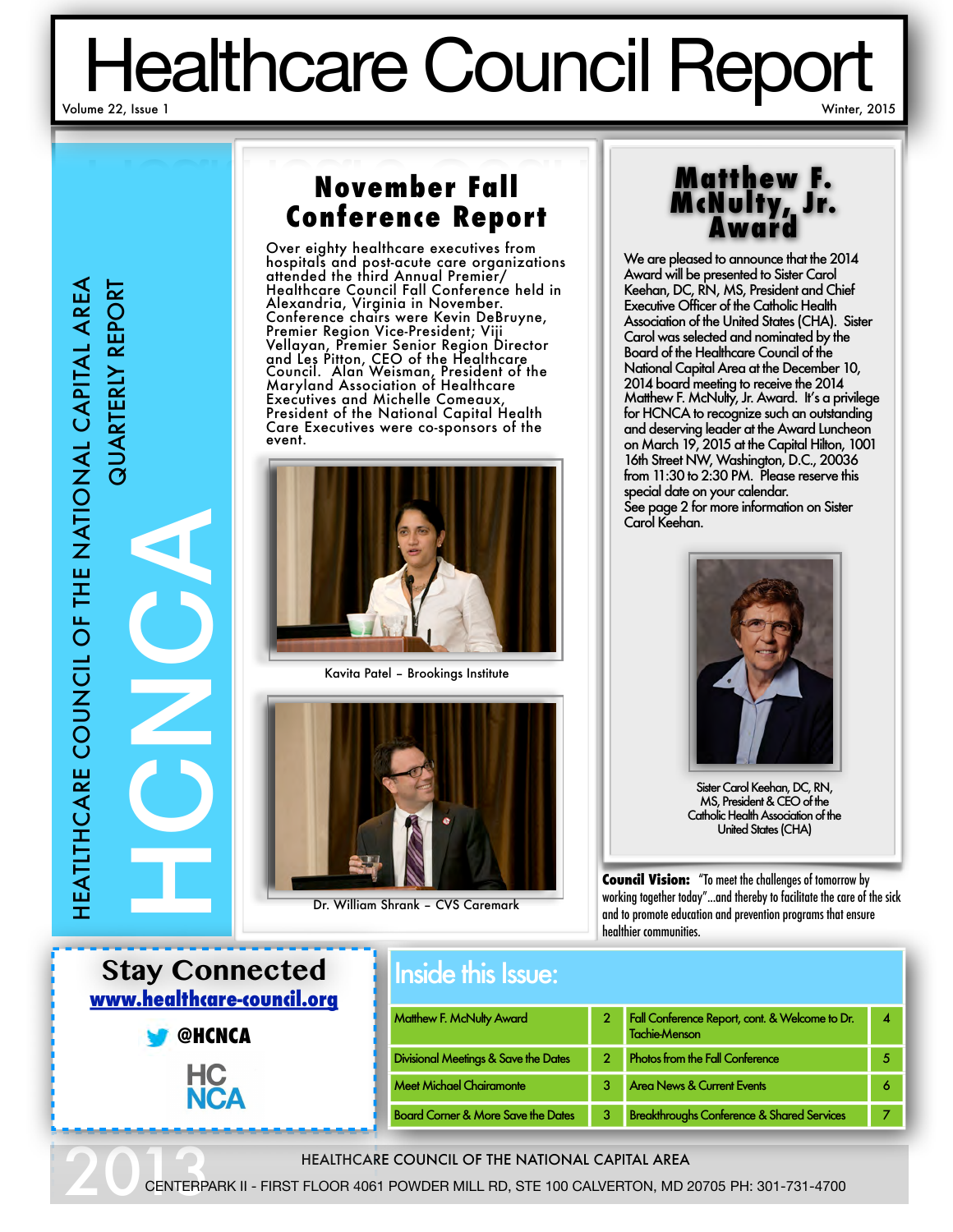### SAVE THE DATES!

#### **Matthew F. McNulty Award & Employee of the Year Award Luncheon**

The Matthew F. McNulty Award was created on the 24th day of September, 1997 in honor of Dr. McNulty for his 20-plus years as a leader on the Board of the Healthcare Council and his exemplary



contributions to the healthcare field. The McNulty 2014 recipient, Sister Carol is the ninth president and chief executive officer of CHA and is responsible for all association operations and leads CHA's staff at offices in Washington, DC, where she is based, and in St. Louis. She worked in administrative and governance positions at hospitals sponsored by

the Daughters of Charity for more than 35 years. Prior to joining CHA, she was the board chair of Ascension Health's Sacred Heart Health System, Pensacola, FL. Previously, she served for 15 years as president and chief executive officer of Providence Hospital, which includes Carroll Manor Nursing and Rehabilitation Center, in Washington, DC. In the early 1980s, she served as Providence Hospital's vice president for nursing, ambulatory care, and education and training. In addition, she has served in leadership positions at Sacred Heart Hospital, Cumberland, MD, and Sacred Heart Children's Hospital and Regional Perinatal Intensive Care Center, Pensacola, FL. Currently, Sr. Carol serves on the boards of St. John's University, Queens, NY, and Georgetown University, Washington, DC. She has served on the boards of the District of Columbia Hospital Association, of which she is a past chair; Care First/Blue Cross of Maryland and the National Capital Area, Owings Mills, MD, and its affiliate, Group Hospitalization and Medical Services, Inc. In addition, she has previously served on the nominating committee of the American Hospital Association; the finance committee of the Maryland Hospital Association; and is a past chair of the Florida State Human Rights Advocacy Commission.

Sister Carol was named in 2010 one of TIME magazine's "100 Most Influential People in the World" and has been on Modern Healthcare's list of "100 Most Influential People in Healthcare" several years, having topped the list as number one in 2007. Amy Freeman, President of DC's Providence Hospital can think of no better example of a healthcare leader who has embodied the commitment, dedication and caring that the McNulty Award represents and consider it a distinct and great privilege to be able to nominate Sister Carol Keehan for the 2014 Matthew F. McNulty, Jr. Award.

We are looking forward to honoring Sister Carol for her achievements at the Award Luncheon on **March 19, 2015 at the Capital Hilton, 1001 16th Street NW, Washington, DC 20036, Phone 202-639-5718.**

#### **DIVISIONAL MEETINGS:**

#### **CFO Executive Forum Meetings/Round Table**

Monday, January 26, 2015, ACO Subject; Tuesday, February 10, 2015; & Tuesday, March 10, 2015 CONTACT: Camille Bash, CFO Ex. Forum Chair, 301-552-8028, [cbash@dchweb.org](mailto:cbash@dchweb.org)

#### **COO Executive Forum Meeting**

CONTACT: Kevin J. Mell, COO Ex. Forum Chair, 301-774-8773, kevin.mell@medstar.net

#### **IT Divisional Meeting:**

CONTACT: Nathan Read, IT Division Chair, 202-715-4299, [Nathan.Read@gwu-hospital.com](mailto:smithhl@holycrosshealth.org)

#### **Volunteer Divisional Meeting**

The Volunteer Group schedules meetings every other month. CONTACT: Pam Fogan, Volunteer Services Division Chair, 301-896-3093, [pfogan@suburbanhospital.org](mailto:pfogan@suburbanhospital.org)

#### **HR Divisional Meeting:**

February 10, 2015, 12 Noon; May 12, 2015, 12 Noon; August 12, 2015, 12 Noon; November 12, 2015, 12 Noon; CONTACT: Dennis Parnell, HR Division Chair, 301-869-3951 (Home), 240-750-4927 (Cell), [DennisLparnell@gmail.com](mailto:DennisLparnell@gmail.com)

#### **Quality Divisional Meeting (DCAHQ)**

The Board meets regularly throughout the year. Meetings are held periodically. CONTACT: Constance Yancy, DCAHQ (DC Association of Healthcare Quality), President, 202-721-7163, [cyancy@hscsn.org](mailto:cyancy@hscsn.org)

#### **Supply Chain Divisional Meeting (MASSHM)**

January 23, 2015 at Sheraton – 8 AM, BWI; April 24, 2014 – 8 AM, TBD; July 24, 2015 – 8 AM, Maryland Hospital Association Office; October 8, 2015, TBD. CONTACT: Nicole Mazzei – Williams, President, 443-890-4414, [nicole@jumptech.com](mailto:nicole@jumptech.com)

#### **Rehab Divisional Meeting**

February 9, 2015, MedStar Montgomery Medical Center, Community Learning Center B, 2nd Floor, 12 Noon; CONTACT: John Baker, Rehab Division Chair, 301-639-6611, [john.baker@bakerrehabgroup.com](mailto:john.baker@bakerrehabgroup.com)

#### **Pharmacy Divisional Meeting**

CONTACT: Ursula Tachie-Menson, Pharmacy Division Chair, 202-476-2697, Pager – 202-259-1404, [UTmenson@childrensnational.org](mailto:UTmenson@childrensnational.org)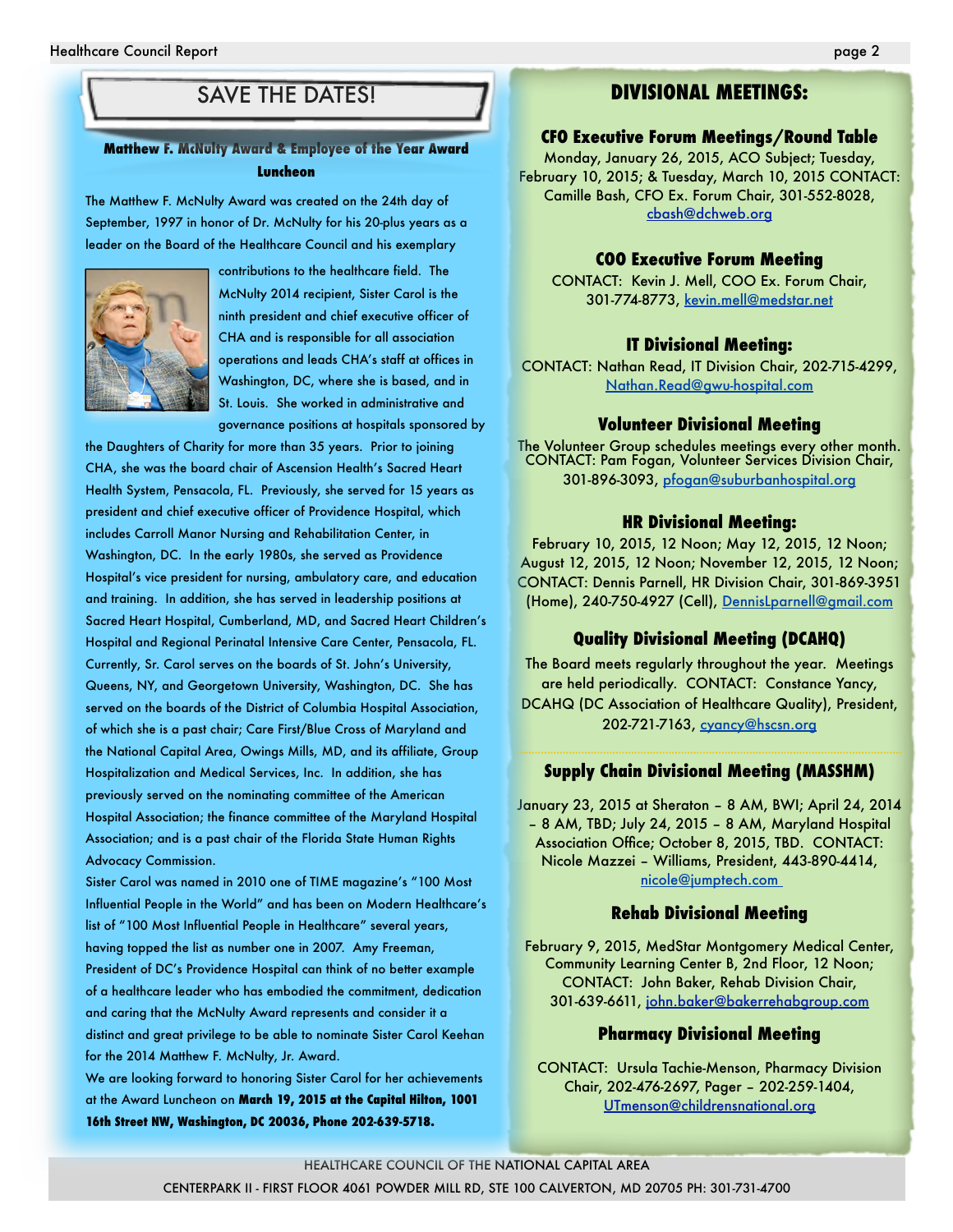### **WELCOME TO THE BOARD**

The Healthcare Council Welcomes New Board Member in 2015



Michael Chairamonte, Immediate Past CEO of Southern Maryland Hospital Center

Michael Chairamonte served as CEO of Southern Maryland Hospital from 2007 to 2014. He assisted in founding the Greater Prince George's Business Roundtable to connect community leaders with politicians to work toward bettering the community by determining how

resources can be deployed. He is recognized as an individual involved in his community through educating church congregations on health issues, working with the state to provide much needed services in Prince George's County, donating to scholarships and sponsoring

children on group trips. Michael has been listed as one of the premiere businessmen in the county. He is past President and founder of Potomac Capital Management and continues to operate many postacute healthcare businesses. He has served and continues to serve a variety of organizations including Maryland Hospital Association,

Greater Prince George's Business Roundtable, Governor's Commission on Medical Malpractice Reform in 2004, Prince George's Chamber of Commerce and the University of Maryland Medical System Shock Trauma Board of Visitors.

Michael received his Master's of business administration in finance and investments from George Washington University. His wife Liz, and four children are a big part of his life and he has always found time to balance his work and business activity with family time, stating that his hobbies are sports and spending time with the family.

The Healthcare Council is honored to welcome Michael J. Chiaramonte

as a trustee. G

Life's most persistent and urgent question is, "What are you doing for others?" Martin Luther King, Jr.

### **THE BOARD CORNER:**

**For board members who aren't comfortable fundraising, Mary Beth Schultz, Executive Director, Caring Place, Inc., makes a few suggestions:** 

1) Donors don't want data. They want people who say, "This is what we do and this is what happened." They want to hear about services accomplished, not those performed.

2) Remember that the person giving the info isn't nearly as important as the mission. Donors don't reject the person asking but the story about the mission. Make sure you know the story.

#### **Salary Survey Reminder**

The 2015 Wage & Salary Survey and Executive/Department Head Salary Survey are currently being conducted. They will be completed and ready for purchase near the end of March, 2015. You can find out more by contacting Cheryl Thomas at 301-731-4700 or email her at <u>cethomas@healthcare-council.org</u>. There is a fee for each of the publications to assist with the production cost. Feel free to visit our website at [www.healthcare-council.org](http://www.healthcare-council.org) where you may order directly online.



The Healthcare Council of the National Capital Area is sponsoring at the same time as the McNulty Award, the third Employee of the Year Award for 2014. Each healthcare provider in the Greater Washington/Baltimore Area will present an outstanding employee who made a significant difference in 2014. The criteria is based on three important considerations:

- Creating sustainability for the institution
- Contributing towards quality improvement process and
- Improving customer/patient satisfaction

The Award Luncheon honoring Sister Carol Keehan and the Employees of the Year will be

**Thursday, March 19, 2015 from 11:30 AM to 2:30 PM at the Capital Hilton in DC.** Executives and Trustees from area Hospitals, Healthcare Systems and Allied Health Care Services are invited to attend. We look forward to seeing you there.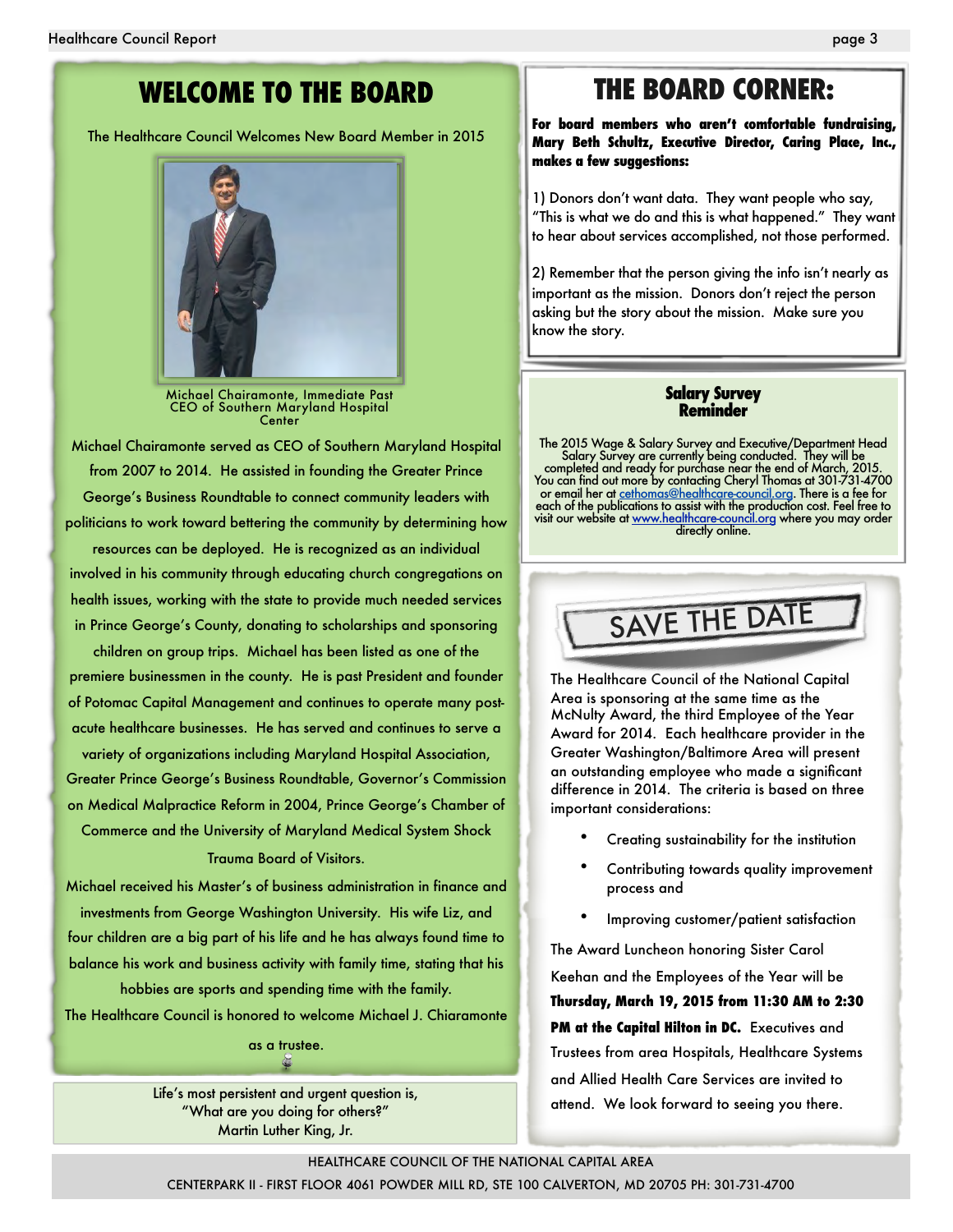## **November Conference Report,**

#### **continued**

The theme, "Healthcare: Path to The Future" emphasized the importance of future-proofing organizations for the uncertainties of tomorrow due to the ever evolving healthcare landscape. Topics included: access to healthcare in the OECD nations, growth & implications of retail clinics in America, implications of benefit design changes on price transparency and consumerism, price transparency and – implications for payors and providers, health insurance goes retail: the emerging exchange landscape, care deliverybefore and after EMRs and aligning providers across the continuum.

Blair Childs, Senior VP, Premier Public Affairs; Karen Davis, Ph.D, Director of the Roger C. Lipitz Center for Integrated Health Care; William Shrank, M.D., M.S.H.S., Chief Scientific Officer for CVS Caremark; John Colmers, Vice-President of Health Care Transformation and Strategic Planning – Johns Hopkins Medicine; Richard Gundling, FHFMA, CMA, Vice-President – Healthcare Financial Management Association; Ceci Connolly, Managing Director of PwC Health Research Institute; Patricia Mook, RN, MSN, NEA-BC, Chief Nursing Informatics Officer - Inova Health System; Ryan Bosch, M.D., FACP, MBA, Vice-President of Informatics and CMIO – Inova Health System; and Kavita Patel, M.D., MS, Managing Director of Clinical Transformation at Engelberg Center for Healthcare Reform – Brookings Institute were presenters. The attendees gave some of the highest marks ever in the follow-up survey to presenters of this year's conference. Several commented that it was the best conference ever attended with a dynamic group of speakers and superb topics.

The conference ended with the drawing for three prizes - an ipad, Southwest Airline tickets and a two night, three day stay at Greenbrier. The cocktail hour gave additional time to network with attendees before concluding the day.



Les Pitton presenting John Baker with first place drawing – Greenbrier Gift Certificate

### **HCNCA Welcomes Chair of the Pharmacy Divisional Group Ursula Tachie-Menson, BS, PharmD**



Dr. Tachie-Menson is a respected Pharmacy Leader with experience in internal medicine, oncology and pediatrics. Her career as a pharmacist in VA and DC spans more than 20 years. Dr. Tachie-Menson received her BS in Pharmacy from Howard University and her PharmD from Shenandoah University in 2002. She worked as a retail pharmacist with CVS for 5 years before making the move to hospital. She was employed at Inova Fairfax Hospital from 1996-2010 where she started out as a staff pharmacist and held

several positions during her tenure there including Manager, Assistant Director and finally Director of Pharmacy Services for that 833-bed hospital. She enjoyed many successes at Inova including the expansion of the clinical program to include clinical specialists in infectious diseases, cardiology, and pediatric oncology. Her last major projects at Inova were the design of a brand new state of the art Pharmacy which included automation and USP 797 compliant sterile compounding facilities and pharmacy workflow design for the new South patient Tower.

She currently serves as the Division Chief of Pharmacy services at Children's National Health System in Washington DC with locations in DC, MD and VA. During this time she has demonstrated strong leadership in advancing the pharmacy operations and ensuring several successful accreditation and licensure surveys for Pharmacy. Her work at Children's National has not only included a major focus in advancing patient safety as a core principle in the department but also in research and education. She also advocated for the initiation of the ASHP PGY2 residency program which has since been accredited and has graduated 8 clinicians. She currently chairs or co-chairs several medical staff and/or quality improvement committees advancing the medication safety and clinical work. She holds Clinical Assistant Professor/Adjunct Faculty positions with several local schools of Pharmacy and serves as administration preceptor for Pharmacy students. She is a member of organizations such as American Society of Health System Pharmacists (ASHP), as well as the Virginia (VSHP) and District of Columbia (WMSHP) society chapters, American College of Healthcare Executives, American Society of Medication Safety Officers and Children's Hospital Association.

She is excited to be the Division Chair of the new Pharmacy Directors Division of the HCNCA and is looking forward engaging local Pharmacy Leaders and providing a forum for learning and networking opportunities.

We are pleased to welcome Dr. Tachie-Menson as our Pharmacy Division Chair and look forward to her leadership.

### Did you know?

By 2017, Forbes predicts CEO engagement on social media will double. And that commitment will pay off – 82 percent of people are more likely to trust a company whose CEO is active on social media - *SocialTimes.*

#### HEALTHCARE COUNCIL OF THE NATIONAL CAPITAL AREA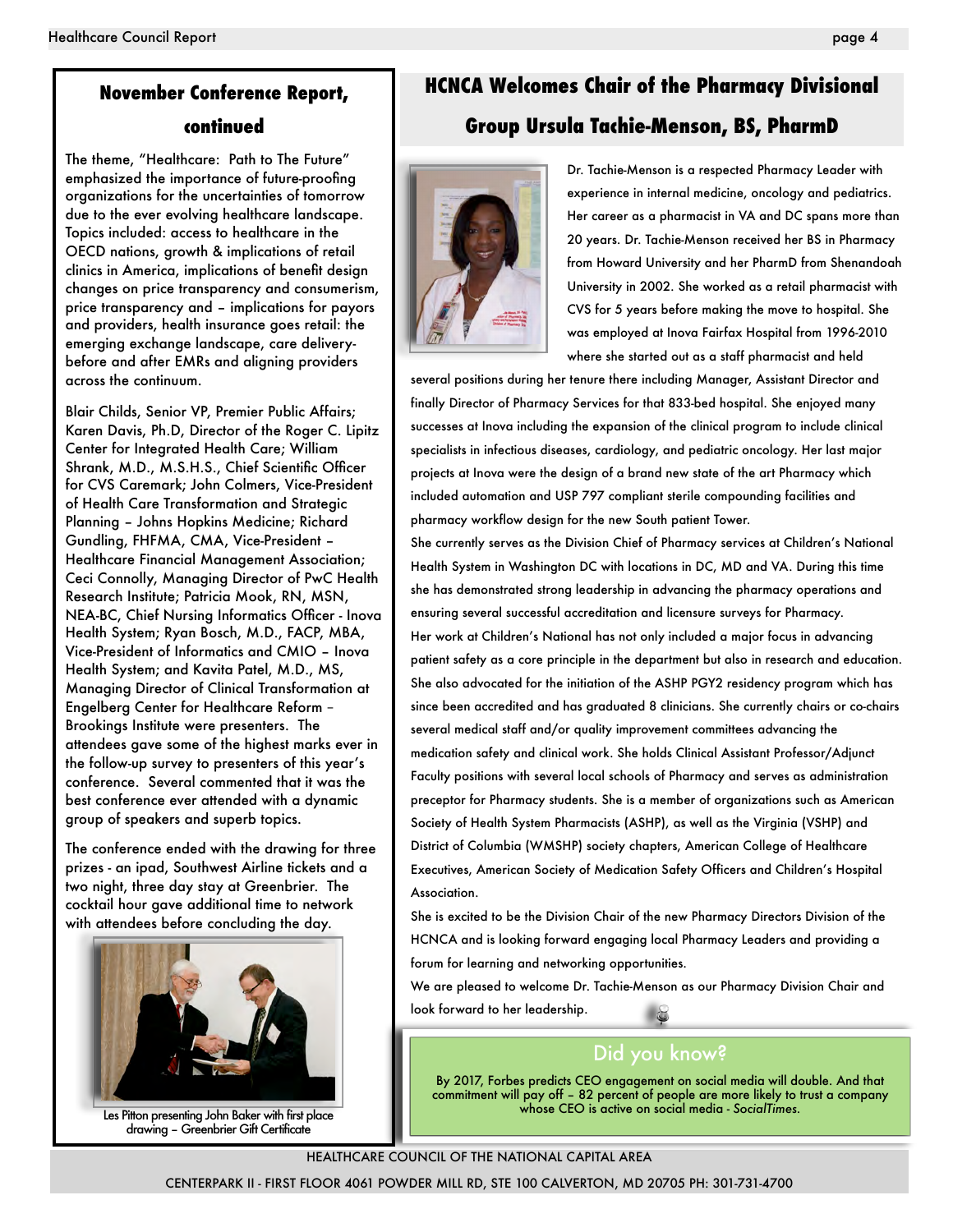

Patricia Mook and Ryan Bosch – Presenters



Michelle Comeaux – President, National Capital Healthcare Executives



Karen Davis – Speaker



Conan Dickson – Chief of Staff at Sibley Hospital



Ceci Connolly – Speaker



Camille Bash – CFO at Doctors Community Hospital and chair of the HCNCA CFO Executive Forum Executive



Kevin Mell, Chair of COO Forum & John Baker, Chair Rehab Division



Chaplain Mary – Marry Barrion-Smith, Inova Fairfax Medical Campus



Blair Childs – Speaker



Ron Walker and Michael Dais - United Medical **Center** 



Cheryl Thomas and Zee Hoyle at the registration table registering Michael Chairamonte



Viji Vellayan – Senior Region Director Premier





Kevin DeBruyne – Region Vice President, Premier Richard Gundling – Vice President HFMA



John Colmers, speaker with HCNCA Board Member George Wilkes

HEALTHCARE COUNCIL OF THE NATIONAL CAPITAL AREA

CENTERPARK II - FIRST FLOOR 4061 POWDER MILL RD, STE 100 CALVERTON, MD 20705 PH: 301-731-4700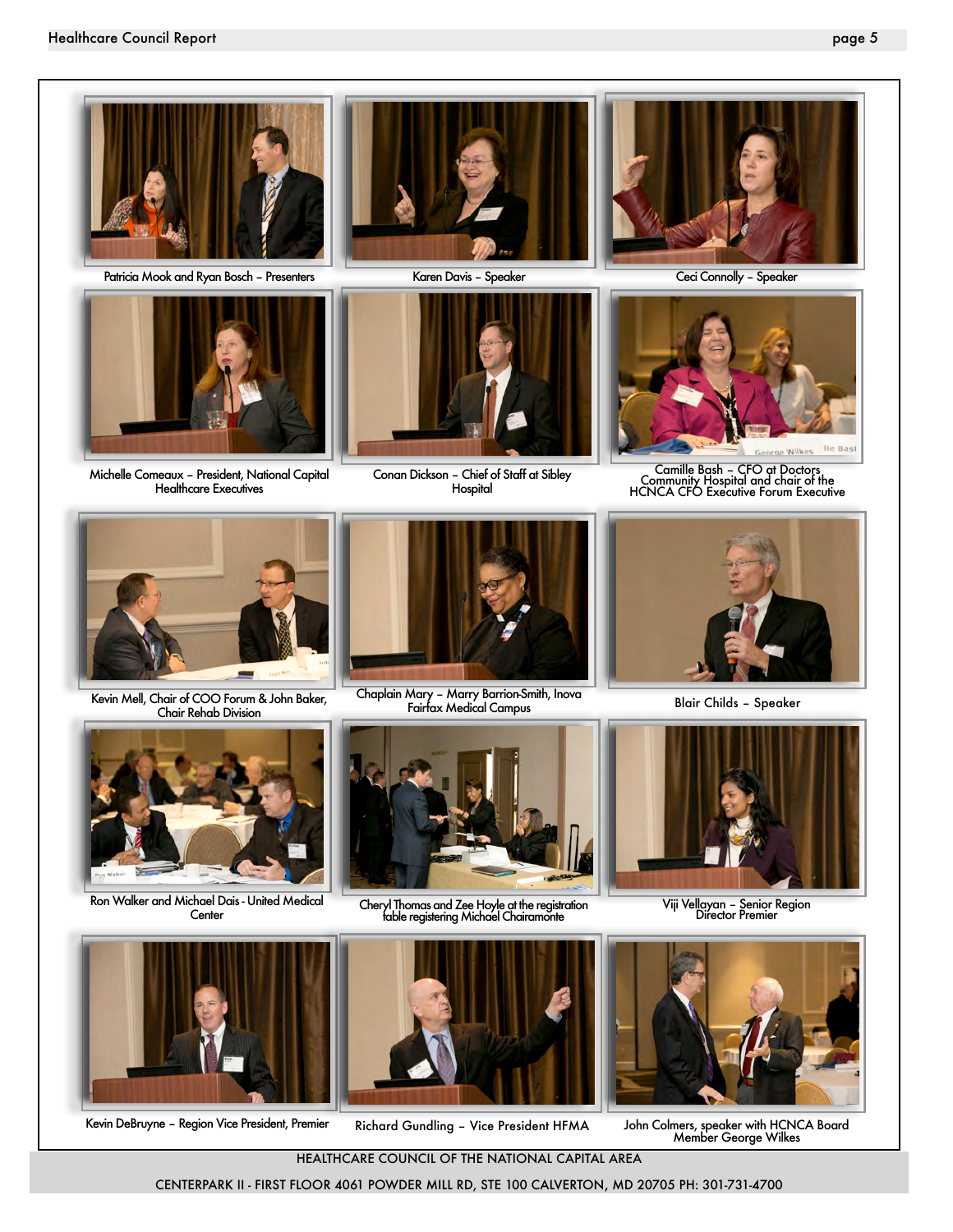# **CURRENT ISSUES:**

#### **American College of Healthcare**

**Executives (ACHE):** According to the annual survey conducted by the American College of Healthcare Executives (ACHE), the top 10 concerns ranked from most to least important are:

- Financial Challenges
- Healthcare reform implementation
- Government mandates
- Patient safety and quality
- Care for the uninsured/underinsured
- Patient satisfaction
- Physician-hospital relations
- Population health management
- Technology
- Personnel shortages

**Top Trends for 2015:** The American Hospital Association and B. E. Smith Search Firm analyzed surveys from 300 respondents within the executive field to determine the top trends for 2015, which are: 1) Balancing savings and quality of care; 2) Greater emphasis on population health; 3) A changing leadership landscape; 4) Emphasis on physician leadership.

**Chronic Pain:** Affects up to 116 million American adults and is recognized as an emerging public health problem that costs the United States a half trillion dollars annually, with disability and hospitalization as the largest burdens.

**Family Caregivers:** According to the U.S. Department of Health and Human Services Administration on Aging, "Family caregivers provide an estimated \$450 billion worth of uncompensated care to loved ones annually." This care is often provided in addition to working full-time jobs and caring for their own children.

**Between 2010 and 2013**: The number of hospital-acquired conditions in US hospitals decreased by 17%, resulting in an estimated \$12 billion in savings, according to a new report from the Agency for Healthcare Research and quality (Publication #15-0011-EF. December 2014).

**Increase Demand:** There will be a lot more demand for vascular surgeons and cardiologists by 2025, according to a study in Health Affairs. At 31%, vascular surgery has the highest projected demand growth.

**Ultrasound Market:** The U.S. ultrasound market reached an all-time high of \$1.44 billion in 2013 – a growth of almost 3 percent over 2012, according to Klein Biomedical Consultants'.

AREA NEWS<br><u>Eleith Gibb, Brooke Grove Fo</u>undation President **Keith Gibb, Brooke Grove Foundation President:** Accepted an invitation to join MedStar's Montgomery Medical Center's 2015 Community Health Needs Assessment Advisory Task Force. Peter Monge, President of MedStar's Montgomery Medical Center, states that the taskforce "is for identifying the area's most pressing health-related needs so we can prioritize how to best us our resources in the community."

**Inova:** Sally Paull joined Inova in 2014 as Executive Vice-President and Chief Human Resources Officer. She brings more than 20 years of experience in human resources (HR) leadership roles in the medical device and pharmaceutical industries.

**External Alexandria Hospital: Susan Carroll was** appointed as the CEO of Inova Alexandria Hospital, on November 17, 2014. Susan was most recently Chief Operating

began her career at Inova Loudoun Hospital.

Officer at Inova Fairfax Hospital. Prior to that she was Manager and Director of Business Affairs, and prior to that in charge of Oncology Services for the Inova Health system. She





**Inova Mount Vernon Hospital:** Deborah Addo was named CEO of Inova Mount Vernon Hospital in 2014. She comes to Inova with nearly 30 years of leadership experience in healthcare operations and management. Before joining Inova in June 2014, Ms. Addo served as the chief operating officer and senior vice president of Meritus Health in Hagerstown, the

### largest healthcare provider in Western Maryland. **Georgetown Lombardi Comprehensive Cancer Center at MedStar**

**Georgetown University Hospital:** Has launched a new study that uses tumor genomic profiling to match lung cancer patients with investigational drugs designed to target the specific gene alterations driving their particular cancers.

**University of Maryland Children's Hospital:** Fundraising efforts are underway to support the renovation and expansion of the Neonatal Intensive Care Unit (NICU) within the University of Maryland Children's Hospital. The new NICU will provide a larger environment specifically designed to meet the sensitive needs of its tiny patients and their families. Every inch of the new space has been carefully crafted based on input from real NICU families and their expert medical teams.

**Congratulations Adventist Healthcare:** Adventist Healthcare's Corporate office in Gaithersburg and the Adventist HealthCare Aquilino Cancer Center in Rockville have been awarded LEED Gold Certification by the U.S. Green Building Council, one of the highest awards possible for energy efficiency. LEED is the nation's preeminent program for designing high performance green buildings.

**WedStar Washington Hospital Center: The first phase of the New Heart** Hospital opened at MedStar Washington Hospital Center. This is part of MedStar Heart & Vascular Institute. The new fourth floor in the North Addition has 50 patient rooms, both private and semi-private. The entire 164-bed state-of-the-art facility will be completed in the spring of 2016.

**HSC Health Care System:** Welcomes New Deputy Chief Financial Officer Raymond Vicks who will succeed Nancy Southers as chief financial officer in 2016. On January 20, 2015 it was announced that Raymond Vicks will become HSC's new deputy chief financial officer. Mr. Vicks will begin his work on March 2, 2015. With more than 33 years of experience in finance, audit and advisory services, he will work closely with the System's vice president of finance and chief financial officer, Nancy Southers, on various operational and contracting projects. Ms. Southers will also prepare Mr. Vicks to succeed her as chief



#### HEALTHCARE COUNCIL OF THE NATIONAL CAPITAL AREA

financial officer effective January 1, 2016.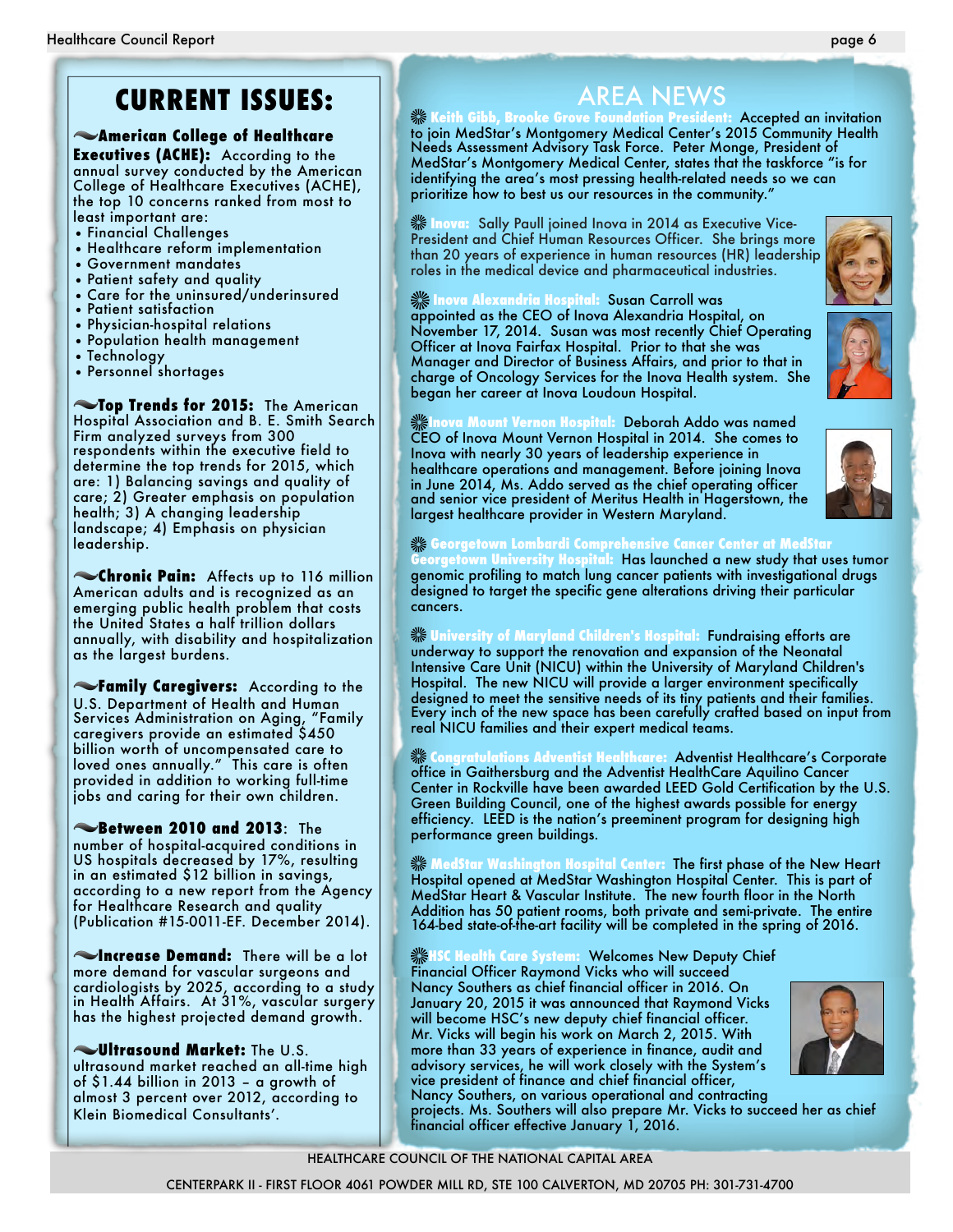#### **2015 Breakthroughs Conference and Exhibition:**

The Healthcare Council National Capital Area to Support 2015 Breakthroughs Conference and Exhibition

Breakthroughs is an annual knowledge sharing and collaboration event designed to bring people, ideas and innovations together to transform healthcare. This year's conference is being held at the Gaylord National, National Harbor, Maryland. HCNCA believes this is an excellent opportunity for healthcare providers to connect with peers, innovators, subject matter experts and thought leaders in the most meaningful ways. The conference begins at noon, June 23 with the closing session Friday, June 26, from 8 to 9 AM. The Healthcare Council is pleased to collaborate with Premier on this

#### annual event.

#### PREMIER

2015 Breakthroughs Conference June 23-26, 2015 in National Harbor, MD Current members and contracted suppliers can interact with peers, industry experts and Premier staff. Exchange best practices. Share tested strategies. Learn about the latest industry innovations. Solve problems. Build relationships.

You're guaranteed to walk away with practical solutions that can be immediately applied upon your return to home base. Premier members and contracted suppliers should plan to attend this dynamic knowledge sharing event devoted to bringing people, ideas and innovations together to transform healthcare.

### **SHARED SERVICES**

About National Capital Area Shared Services National Capital Area Shared Services (NCASS) is a regional GPO, a wholly-owned subsidiary of the Healthcare Council of the National Capital Area (a non-profit association of providers in Maryland, Virginia and the District of Columbia). It has documented hundreds of millions in savings and cost containment since 1972. NCASS joined the Premier healthcare alliance as a group affiliate in 2008 and signed with Yankee Alliance as a collaborative member in 2013.

According to the Centers for Disease Control and Prevention, the measles virus can remain infectious on surfaces and in the air for up to two hours after an infected person leaves an area. Among unimmunized people exposed to the virus, over 90 percent will contract the disease. -

January Is National Radon Action Month: This month, take time to test your home for radon levels. Radon is a naturally-occurring gas that often builds up to dangerous levels inside homes, schools and other buildings. But, because radon is invisible and odorless, it cannot be detected without specific testing - American Lung Association.

### DID YOU KNOW?

According to the Mental Health Foundation, every year millions of people make New Year's resolutions yet almost 80% of us fail to achieve them. Most of us strive for unrealistic goals and ultimately set ourselves up for a failure. According to the American Psychological Association, in order to help stick with your resolutions you should make resolutions that you think you can keep. If, for example, your aim is to exercise more frequently, schedule three or four days a week at the gym instead of seven. If you would like to eat healthier, try replacing dessert with something else you enjoy, like fruit or yogurt, instead of seeing your diet as a form of punishment, new healthful habits will become second-nature in no time.

January is National Thyroid Awareness Month, a time dedicated to spreading information about thyroid disease, which affects approximately 20 million Americans. The thyroid is the master metabolism gland. This remarkable little gland can regulate body temperature, aid in digestion, and enhance cognitive ability. Without the thyroid, our bodies would not be able to convert nutrients into energy. Over 10% of the U.S. population will have a thyroid condition at some point in their lifetime. Of those with thyroid disease, 60% are unaware that they have it. Visit your healthcare provider to find out more.

#### HEALTHCARE COUNCIL OF THE NATIONAL CAPITAL AREA